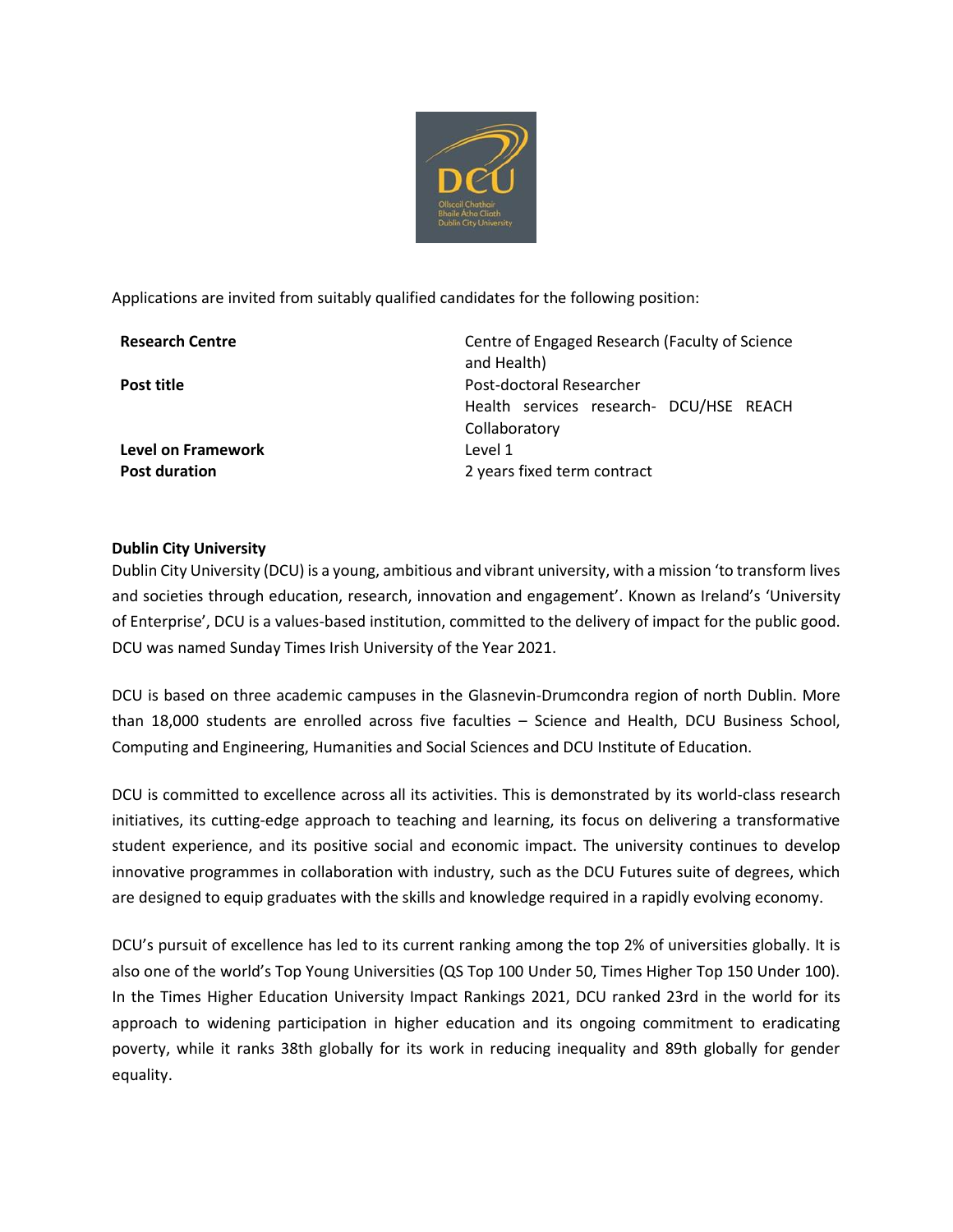The university is ranked 23rd in the world and first in Ireland for its graduate employment rate, according to the 2020 QS Graduate Employability Rankings. Over the past decade, DCU has been the leading Irish university in the area of technology transfer, as reflected by licensing of intellectual property.

As part of this role the researcher will be required to participate in the DCU Research Career Framework. This framework is designed to provide significant professional development opportunities to Researchers and offer the best opportunities in terms of a wider career path.

## **Background & Role**

Dublin City University (DCU) and the Health Service Executive (HSE) Community Health Organisation for Dublin North City and County (CHO DNCC) established a joint research partnership called the REACH (Research and Engagement Across Community Health) Collaboratory in January 2022. The Collaboratory will bring academics and researchers from DCU and staff from the HSE Community Health Organisation for Dublin North City and County together to support the planning, design and evaluation of the reconfiguration and implementation of community health networks in the catchment area. The Collaboratory Steering Group now wishes to recruit a post-doctoral researcher to support the establishment of the Collaboratory and coordinate initial planning and research activities. The position will be based in the Faculty of Science and Health, DCU.

Applications are invited from enthusiastic and suitably qualified candidates for a full-time, two year fixed term position as post-doctoral researcher at the newly established REACH Collaboratory, a research partnership between Dublin City University and the HSE CHO DNCC. The post offers an excellent opportunity to join a new and unique partnership to contribute to the reconfiguration and implementation of community health networks, the development of research capacity, and suporting individuals and local communities to become more involved in research related to the provision of health services in their area.

# **Principal Duties and Responsibilities**

Please refer to the job description for a list of duties and responsibilities associated with this role.

# **Minimum Criteria**

Applicants should hold a PhD in a health or other relevant discipline (e.g., social science, psychology, allied health, health services research). In addition, it is essential that the individual has:

- Strong leadership and influencing skills and be capable of exercising judgement and making decisions on a wide range of matters.
- A proven track record of effective networking and building strong working relationships within and across organisations, disciplines and professions.
- Have excellent communication, interpersonal and organisational skills, be able to take initiative and work under pressure to tight deadlines, and the ability to work effectively as part of an interdisciplinary team.
- Expertise in project management and experience of working with communities and health service users.

## **Candidates will be assessed on the following competencies:**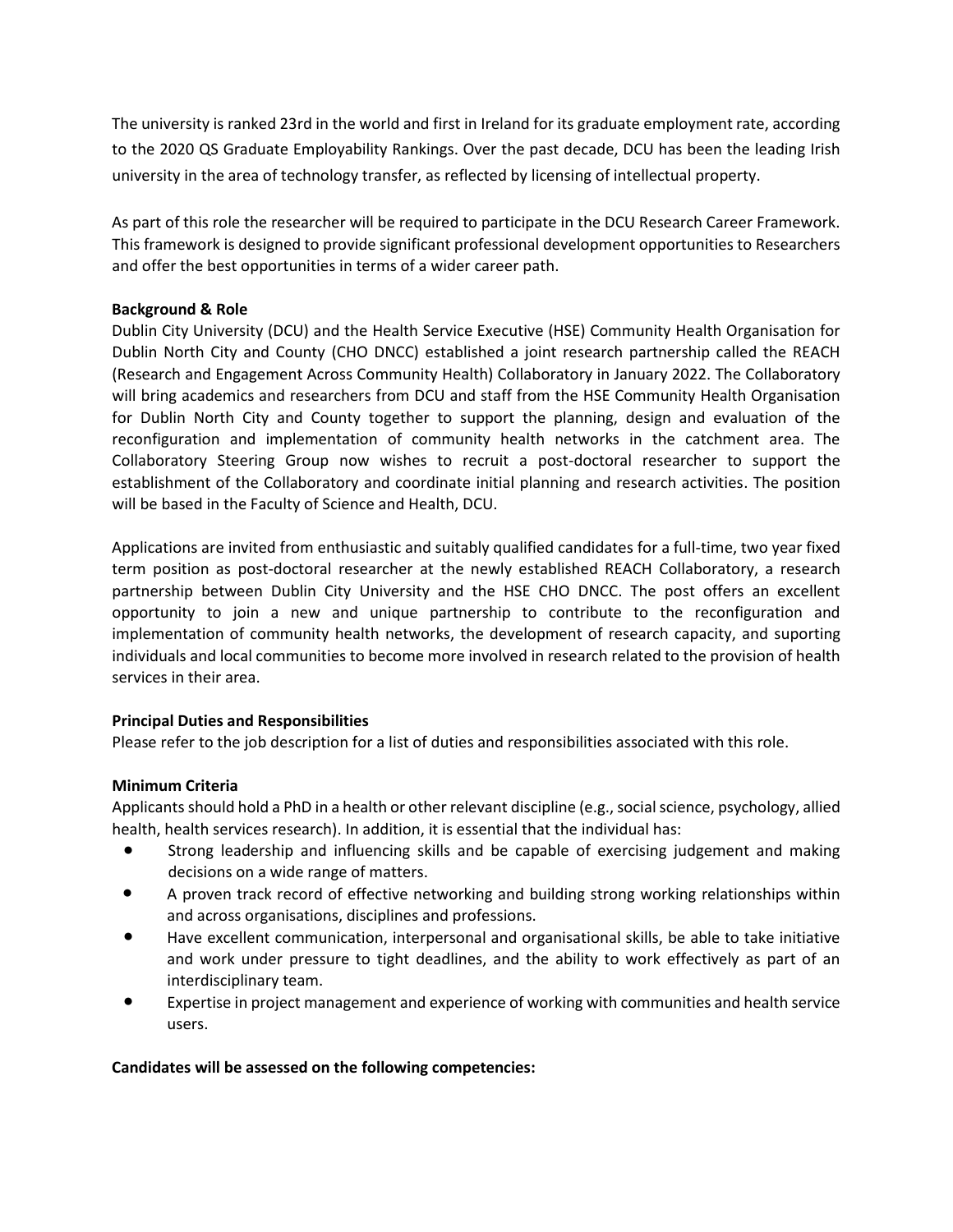**Discipline knowledge and Research skills –** Demonstrates knowledge of a research discipline and the ability to conduct a specific programme of research within that discipline;

**Understanding the Research Environment –** Demonstrates an awareness of the research environment (for example funding bodies, working with communities and health service users) and the ability to contribute to grant applications;

**Communicating Research** – Demonstrates the ability to communicate their research with their peers and the wider research community (for example presenting at conferences and publishing research in relevant journals) and the potential to teach and tutor students**;** 

**Managing & Leadership skills -** Demonstrates the potential to manage a research project including the supervision of undergraduate students.

### **Essential Training**

The postholder will be required to undertake the following essential compliance training: Orientation, Health & Safety and Data Protection (GDPR). Other training may need to be undertaken when required.

### **Salary Scale:**

IUA Postdoctoral Researcher Salary Scale - €39,523.00- €51,035.00 per annum.

Appointment will be commensurate with qualifications and experience and in line with current Government pay policy

**Closing date:** 7 th July 2022

**For more information on DCU and benefits, please visit** [Why work at DCU?](https://www.dcu.ie/hr/why-work-dcu)

### **Informal Enquiries in relation to this role should be directed to:**

Prof Michelle Butler, Faculty of Science and Health, Dublin City University, Dublin 9, Ireland. Phone: +353 (0)1 7007869; E-mail[: michelle.butler@dcu.ie](mailto:michelle.butler@dcu.ie)

Please do not send applications to this email address, instead apply as described below.

### **Application Procedure:**

Application forms are available from the DCU Current Vacancies website at <https://www.dcu.ie/hr/vacancies-current-vacancies-external-applicants>

Applications should be submitted by e-mail with your completed application form to [hr.applications@dcu.ie](mailto:hr.applications@dcu.ie)